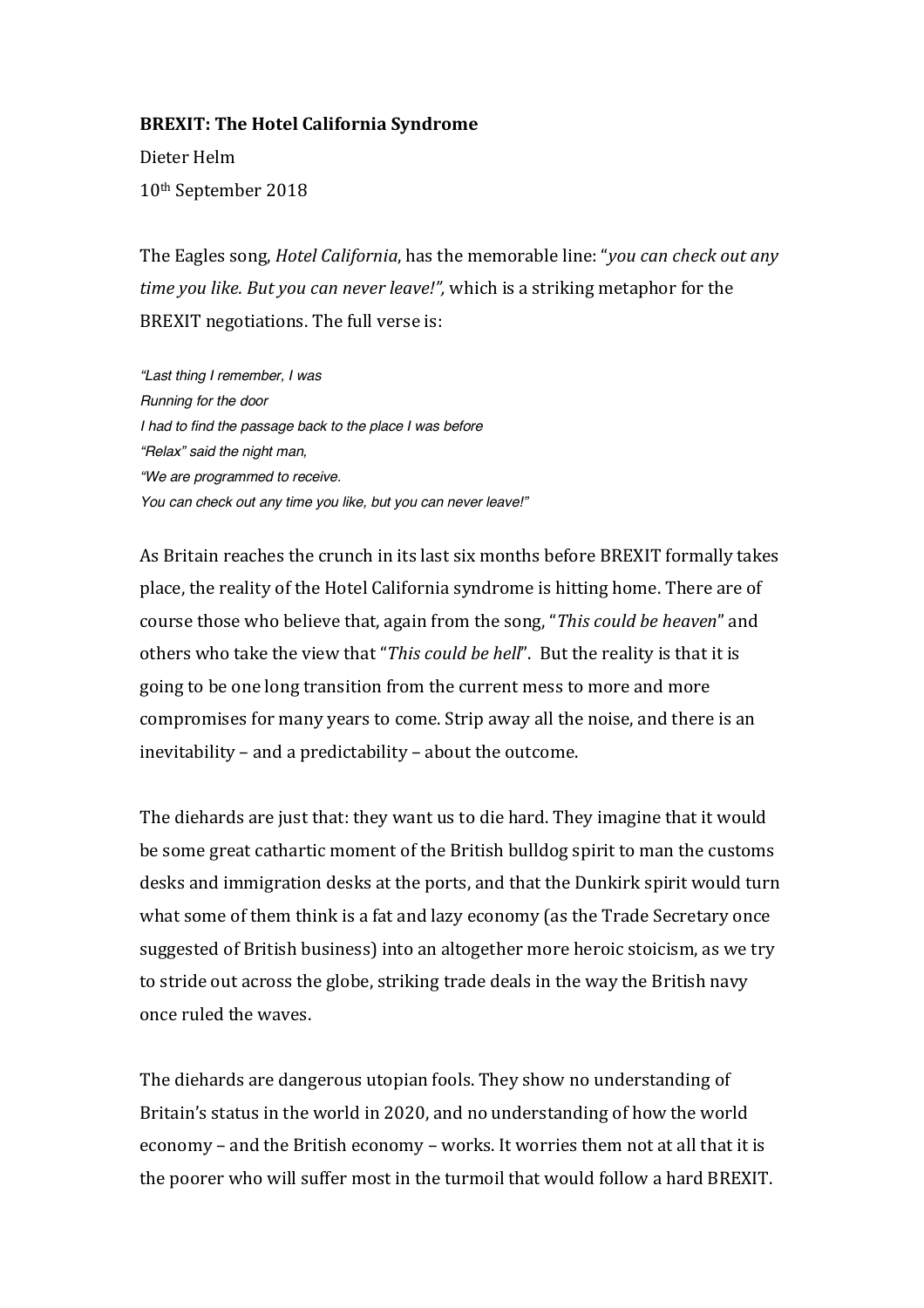They talk about "WTO rules" as if they understood what they actually mean, and that is before President Trump further undermines the WTO. They assume that the WTO is some hard and dependable rock of international law. They flatter themselves that the EU members need us more than we need them, and will come to heel, begging us for a trade deal.

The European market is some 500 million strong. It sets standards, and for the EU a successful BREXIT would be an existential threat, throwing bait to the far right in Italy, France, German, Hungary, Sweden, Finland and Denmark. It is ironic that those who see Dunkirk and Churchill (and write books to invoke Churchill's spirit) as their anchors should have forgotten what happens to Britain when Europe goes its own way and Britain abdicates all responsibility for our collective European interests. Presumably they see Putin's actions in Eastern Europe as just something happening in a far away land.

The very idea that Britain can cut itself adrift from both its most important markets but also its political hinterland, and that there will then be no profound consequences to Britain, is to show an historical ignorance that is both profound and scary. Not only do they show scant regard for the ordinary working people, their jobs and prosperity, but also our national security. Is this really the moment to give such great succour to Putin and his cronies? It is no wonder that the less savoury bits of the leave campaign find both Putin and Trump as attractive role models?

Fortunately, there is no Parliamentary majority for the diehards and their eighteenth-century vision of Britannia. We don't rule the waves, and we won't rule world trade.

On the other side, the remainers hold their own delusions about Britain. They see a multicultural Britain, happy to be open to all. Gordon Brown during the 2010 general election famously called an elderly woman a bigot for expressing scepticism about this world view. The remainers just don't get immigration and its impacts. Of course business loves immigration and the freedom of movement: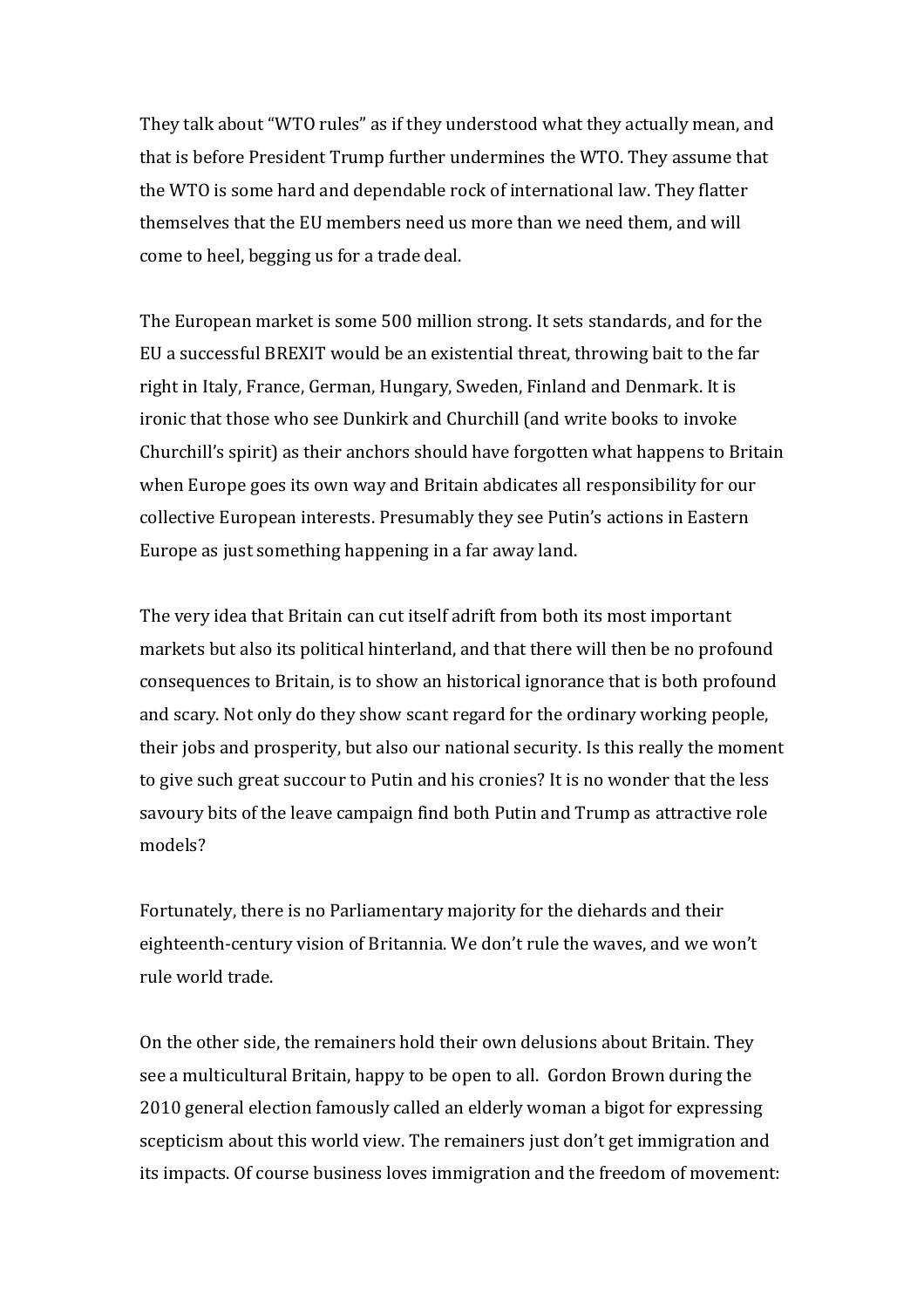for them what is not to like about lots of cheap and willing labour, and all the support services to the metropolitan elite that they bring? They don't have to face the consequences, which is to depress the wages of those people who see themselves as "indigenous", and it is not their neighbourhoods that have the associated assimilation issues. If you are poor and white and live in a northern town suffering deindustrialisation, what is there to like about mass immigration?

And it is mass immigration. It is still around 300,000 a year, though ironically it is mostly from non-EU sources now. Adding 10 million to the British population in a matter of decades requires lots and lots of houses, schools and NHS services. Again for business this is great news: think of all those contracts. Not so if you have houses dumped on your community without any supporting infrastructure and find your school rather crowded and the cultural balance changed.

The remainers enthuse about another referendum, which they may just get, and going back to the status quo *ex ante*, finding "*a passage back to the place I was before*". But they cannot undo the sheer scale of the division, and the deep resentment that was reflected in the referendum. If the 52% leavers are ignoring the 48%, invert the result and there will still be a massive schism in British politics. Something will still have to be done about immigration. Nasty nationalist politics would most likely reverberate through the coming years. Hostility to the EU will not magically go away.

So stuck between "*hell*" and with no chance of "*heaven*", what to do? The answer is that Britain will end up being as much determined by the EU in the future as it has been in the past, but this time without much influence. The economic fact of life is that trade is about standards, and standards are set by the world's big economies – the EU, the US and Japan. Every country adheres to one of these blocks for its rules, and then these big blocks do trade deals between themselves. Hence the Japanese-EU trade deal, and the search for a US-EU trade deal - and gradually a China-EU deal. It makes sense to align with those rules, which come from our major trading partner.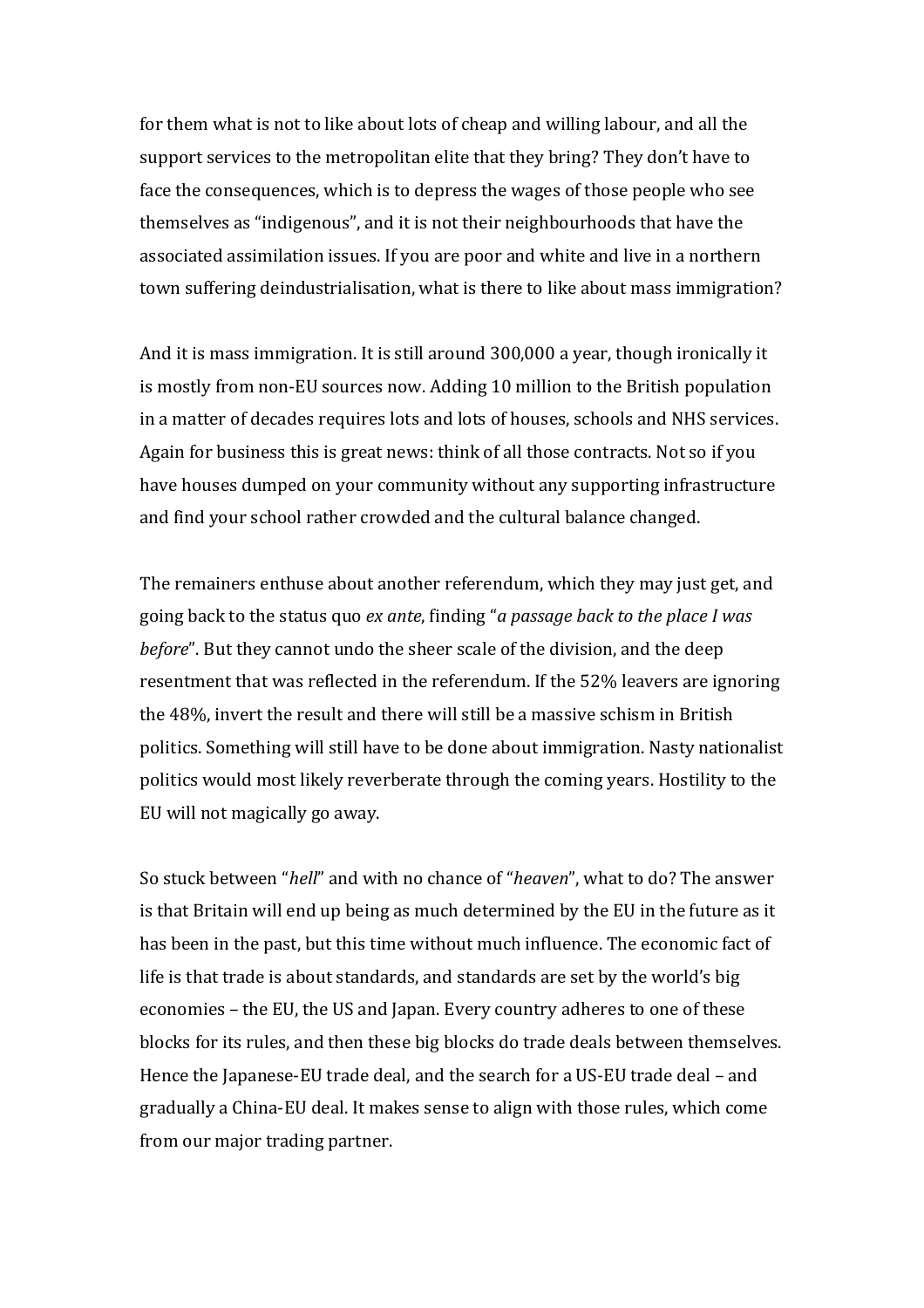If you make cars or sell financial services and you want to do business with Europe, then you will find yourself filing in tenders and bidding for contracts where the rules are set in Europe. The last clause of the contract will probably say: "for the purposes of this agreement, the ECJ is the relevant judicial body". You might be technically in a non-EU country, but try telling your customers that the contract will be determined by courts in London. It is telling that none of the leading BREXITEERS has much real industrial experience. If you are a car company or a bank trying to do Euro trading, you cannot "*leave*". "Checking out" just makes it a lot harder to do business.

The chances are that we will "*leave*". The immigration "red line" is a deep political one, embedded in the referendum result – even though we do nothing about the bulk of the immigration we do and always have had control over. The diehard BREXITEERS are already sharpening up their betrayal story, and not formally leaving risks the full resurgence of UKIP and behind it nasty nationalism. This is a world in which both the Conservatives and Labour would get severely damaged, and as a result the basis of our democratic stability is at risk.

But "*leave*" means less than it seems: we will end up adhering to both the single market and the customs union, *de facto* if not *de jure*. We have to, to avoid an economic Dunkirk, including devaluation and possibly even capital controls. The trick that the government is trying to pull is to come up with something that looks like the single market and the customs union, but is called something else. That is what the Chequers plan is all about. It is not Canada  $+$ . Indeed it is not remotely like this.

How will it play out? All sorts of clever people are claiming that it will be carnage before Christmas, that the government will be defeated in the House of Commons, the PM will be replaced and Britain will crash out of the EU, with the "*heaven*" or "*hell*" that the two sides believe will result. Some of the hard line BREXITERS are trying to bring all this on, hoping for a clean break.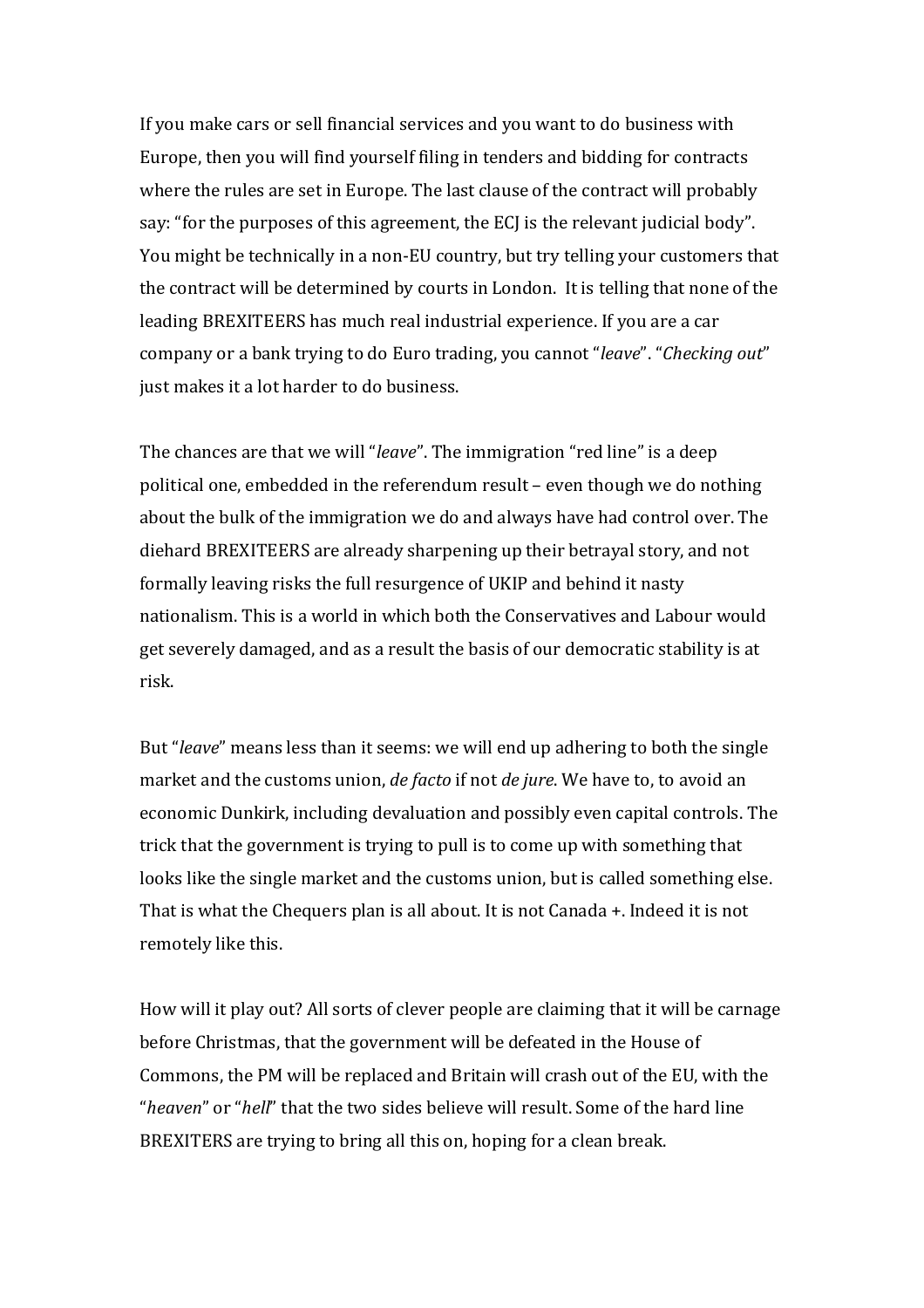Much of this is excitable nonsense by vested interests and the excited right wing media, most of which want some form of BREXIT, some of it very hard BREXIT. They want what might be called "the Putin preferred option".

Whilst nothing can of course be ruled out, the PM is actually crafting a very fine compromise. She is displaying a strategic realism that seems to have deserted some of her colleagues. She knows that Parliament will not accept a hard BREXIT. Recall that there was actually a strong remain majority in both the House of Commons and especially in the House of Lords, before many trimmed to the politics of their leaders. The PM can reasonably say to the BREXITEERS that if they persist, they will lose out to Parliament – in the name of whose sovereignty the whole BREXIT campaign was based. This parliament would, threatened with no deal, "take back control" and in a delicious irony not in the way the leavers intended.

On the other hand, the PM also knows that to agree to another referendum would be seen to override the "democratic voice of the people". She sees herself as honouring the will of the people. In order to keep a divided party, and a divided country, on board, she set out her red lines. Of these the freedom of movement of people remains. Leaving the customs union and the single market were also lines drawn in the sand – hence the search for something that is a duck but is called something else  $-$  a swan perhaps? Or the Norwegian option under another name?

The PM has played it long. How else could she? How else could the Johnson problem be dealt with. She has let the facts emerge, let the debate run, and tried to let the voices of sanity surface. That is her game, and it is roughly working out. Next step is to get the EU heads of state to come up with some sort of "agreement" to try to agree": enough to call it a deal, but nevertheless leaving most of the important issues to be negotiated in the "transition". Once in the transition, there will be further cliff edges, and having formally left the EU, there will not be the same urgency to sort out the detail. The transition will go on and on – forever. This isn't a political failure, or even a devious clever strategy. It is recognising the